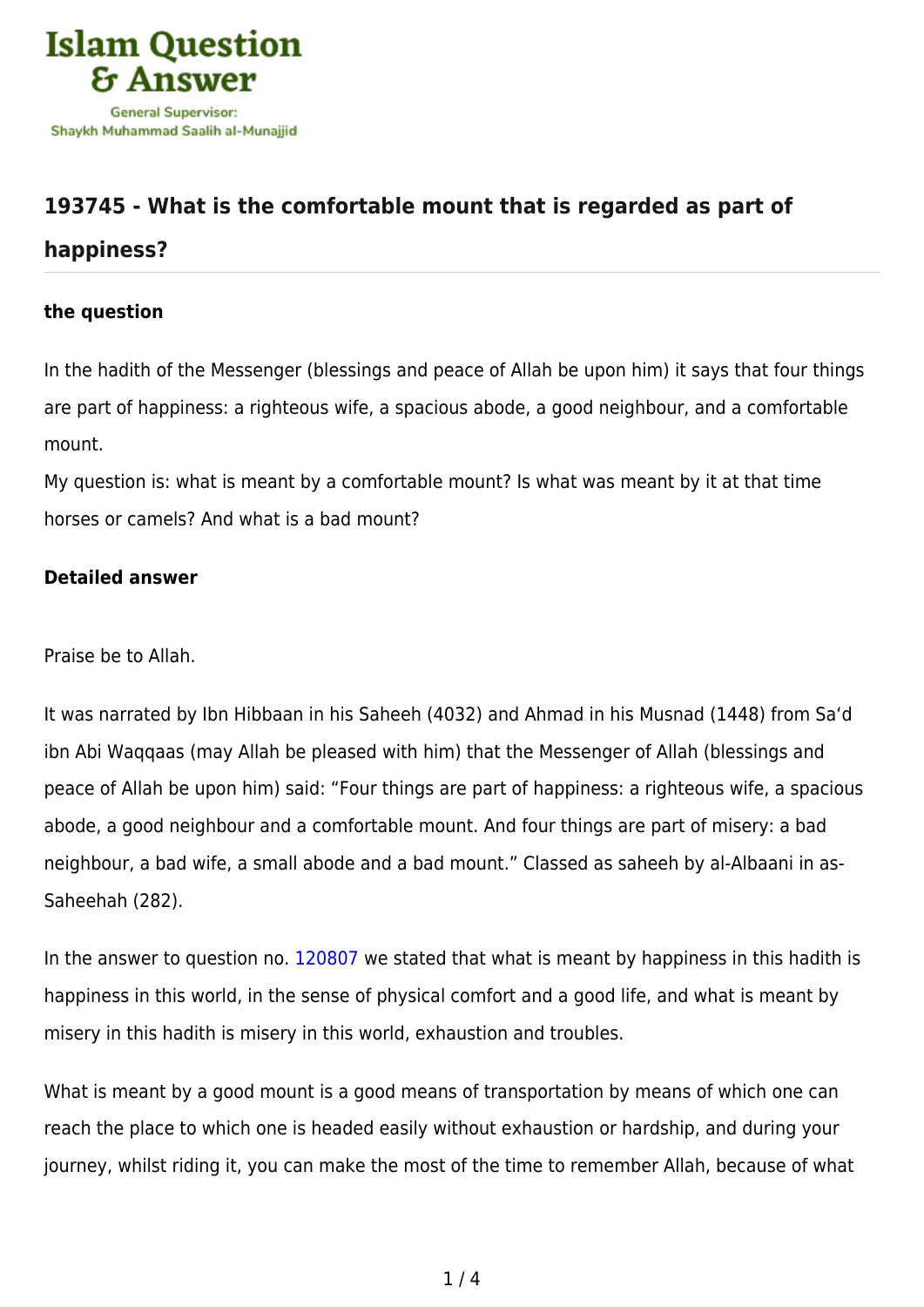

Allah has blessed you with by making it easy, agreeable and amenable.

In contrast, a bad mount is the one that exhausts you and causes you stress, and you cannot reach the place to which you are headed by means of it except with difficulty and trouble, and perhaps it will delay you from meeting up with a caravan that you want to join, or it may annoy you and distract you with its slowness and lack of cooperation from remembering Allah and reciting Qur'an.

Al-Haakim (2684) also narrated this report, as follows: "Three things are part of happiness and three things are part of misery. Part of happiness is: a wife who, when you see her, she pleases you, and in your absence you trust her with herself and your wealth; a mount that is amenable and enables you to catch up with your companions; and a house that is spacious and has a lot of amenities. And part of misery is: a wife who, when you see her, she displeases you and is sharptongued towards you, and when you are absent you do not trust her with herself and your wealth; a mount that is slow and if you strike it (to make it move), it will exhaust you, but if you leave it alone, it will not help you to catch up with your companions; and a house that is small and has few amenities."

Classed as hasan by al-Albaani in as-Saheehah (1047)

Al-Mannaawi (may Allah have mercy on him) said in Fayd al-Qadeer (3/442):

"a mount that is amenable" means it is amenable, swift and easy to control.

"and enables you to catch up with your companions" without exhaustion or difficulty in urging it on

"if you strike it" to make it go faster

"it will exhaust you, but if you leave it alone" to walk without striking it

"it will not help you to catch up with your companions" that is, your travelling companions; rather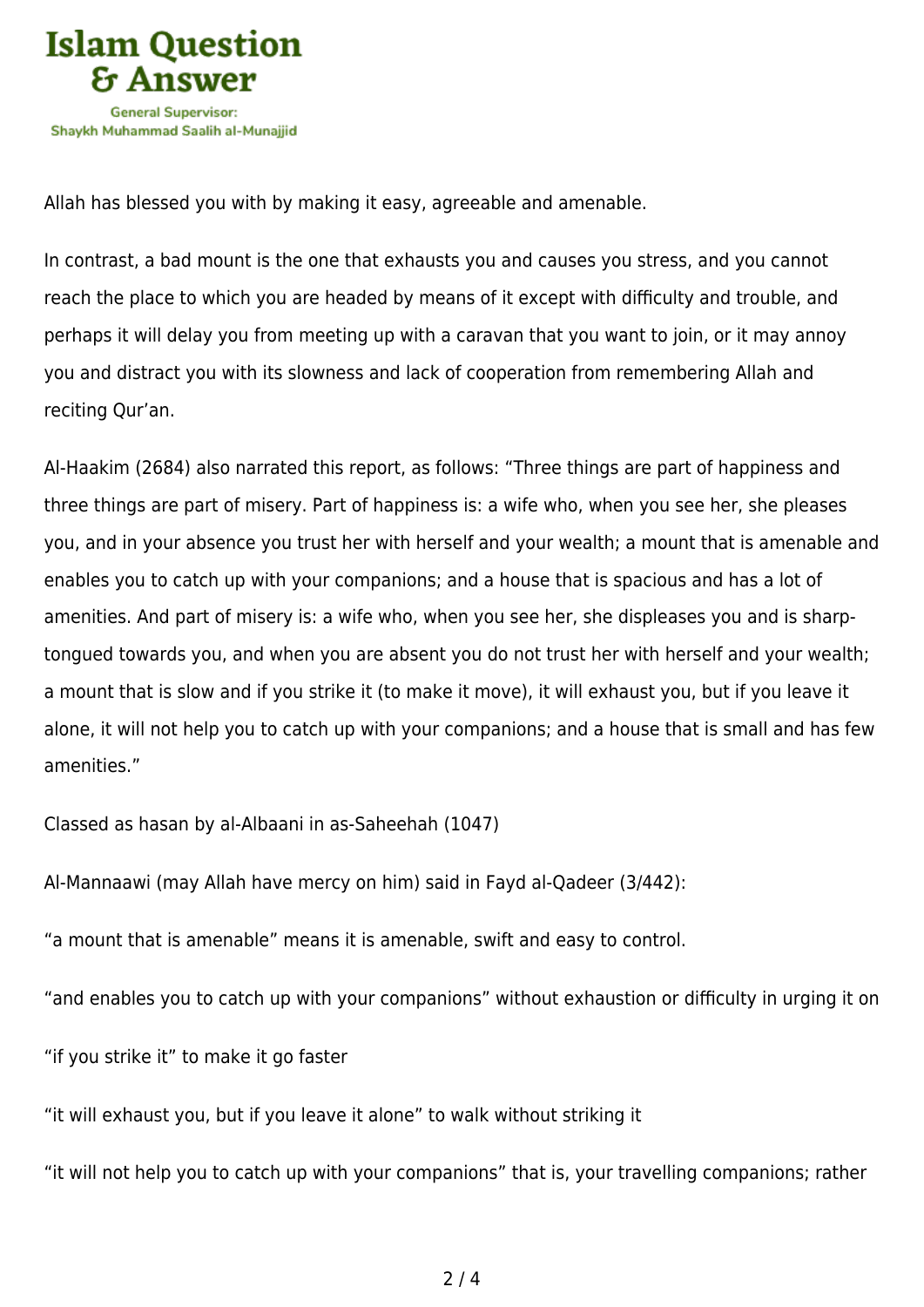

you will be cut off from them. End quote.

He also said:

The "comfortable mount" is one that travels swiftly and is not stubborn or obstreperous, and has a smooth gait with which there is no fear of falling, thus causing bodily harm or disturbance.

End quote from Fayd al-Qadeer (3/399)

At-Tahhaawi (may Allah have mercy on him) said:

A "comfortable mount" is one that you do not have to be distracted by, and when you are riding it, you are either focusing on remembering Allah or (at least) you are not worried about what it may cause you of harm due to riding it.

End quote from Sharh Mushkil al-Athaar (7/212)

What was meant by a mount in the hadith originally was any kind of animal that is ridden, such as a horse, mule, donkey or camel. That also includes ships. Allah, may He be exalted, says (interpretation of the meaning):

"And (He has created) horses, mules and donkeys, for you to ride and as an adornment. And He creates (other) things of which you have no knowledge"

[an-Nahl 16:8]

"and He has made the ships to be of service to you, that they may sail through the sea by His Command"

[Ibraaheem 14:32].

But nowadays that includes these things and also things that have taken their place, such as cars